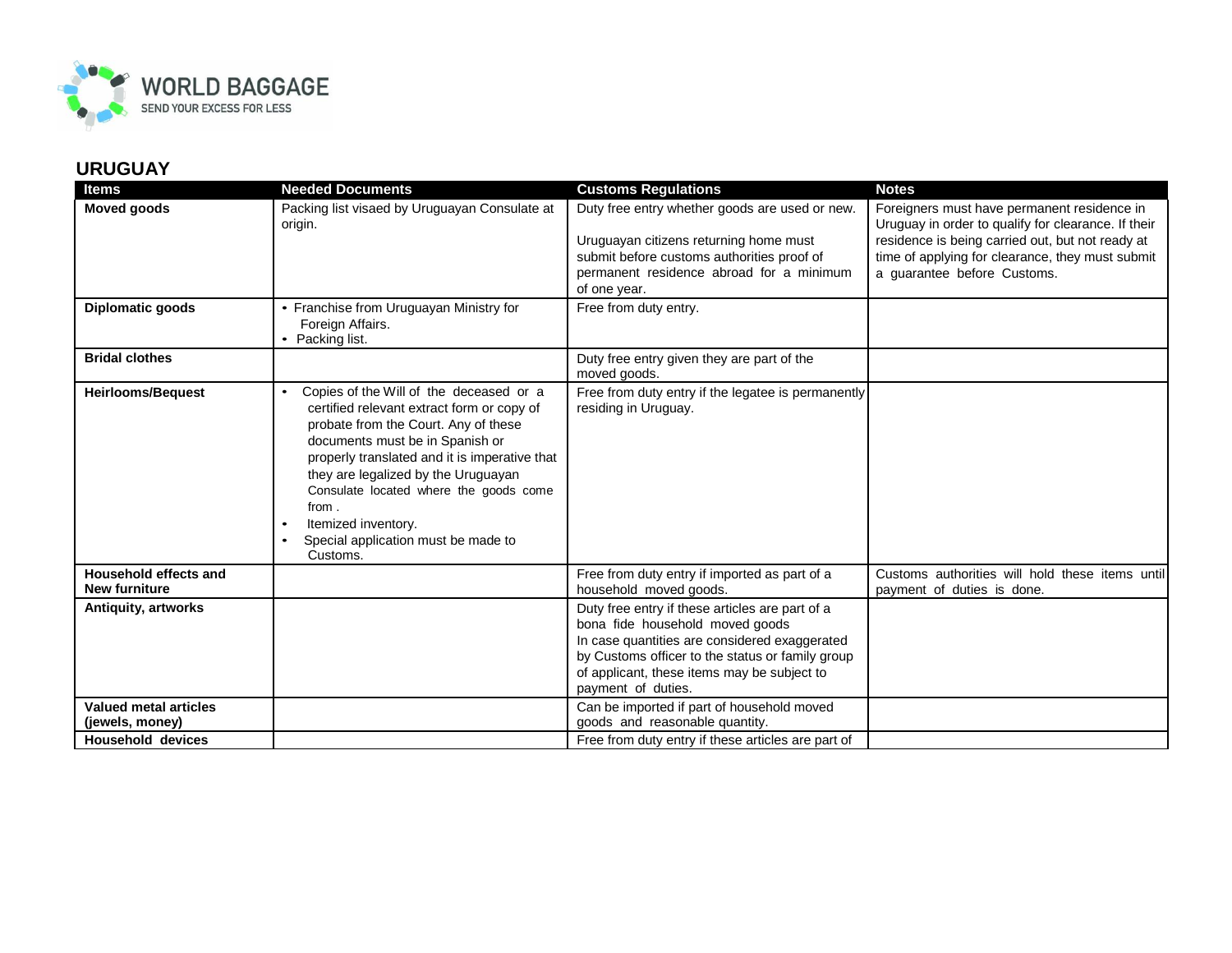

| Items                     | <b>Needed Documents</b>                                                                                                                                                                       | <b>Customs Regulations</b>                                                                                                                                                                                                                                                                                                                                                                                                                                                                                                                                                                                                                                                                                                                                                                                                                  | <b>Notes</b>                                                                                          |
|---------------------------|-----------------------------------------------------------------------------------------------------------------------------------------------------------------------------------------------|---------------------------------------------------------------------------------------------------------------------------------------------------------------------------------------------------------------------------------------------------------------------------------------------------------------------------------------------------------------------------------------------------------------------------------------------------------------------------------------------------------------------------------------------------------------------------------------------------------------------------------------------------------------------------------------------------------------------------------------------------------------------------------------------------------------------------------------------|-------------------------------------------------------------------------------------------------------|
|                           |                                                                                                                                                                                               | household moved goods.                                                                                                                                                                                                                                                                                                                                                                                                                                                                                                                                                                                                                                                                                                                                                                                                                      |                                                                                                       |
| <b>Electrical devices</b> |                                                                                                                                                                                               | See household devices. Only 1<br>article per kind can be brought in household<br>moved goods except TV sets, videos and PC,<br>which can exceed such quantity according<br>to the number of family members.                                                                                                                                                                                                                                                                                                                                                                                                                                                                                                                                                                                                                                 |                                                                                                       |
| <b>Rugs</b>               |                                                                                                                                                                                               | Can be imported if part of household moved<br>goods.                                                                                                                                                                                                                                                                                                                                                                                                                                                                                                                                                                                                                                                                                                                                                                                        |                                                                                                       |
| Gifts, memorabilla        |                                                                                                                                                                                               | Can be imported if part of household moved<br>goods and if reasonable quantity.                                                                                                                                                                                                                                                                                                                                                                                                                                                                                                                                                                                                                                                                                                                                                             |                                                                                                       |
| <b>Automobiles</b>        | Commercial invoice.<br>$\bullet$<br>Franchise from Ministry of Foreign Affairs<br>(for foreign diplomatic).<br>Franchise from Ministry of Finance (for<br>$\bullet$<br>Uruguayan diplomatic). | Foreigners:<br>Import of used automobiles is prohibited,<br>unless importers are Diplomats.<br>• O km automobiles (only mileage from factory<br>to POE) may be imported. In this case, they<br>will have to pay approx. 93 % on CIF value<br>determined by Uruguayan Customs (not<br>the value shown on receipt).<br>Uruguayan citizens/<br>Allowed to import used automobiles if:<br>Returning Uruguayan diplomatic<br>$\bullet$<br>Returning Uruguayan officers working for<br>$\bullet$<br>International organizations, which Uruguay<br>has relation with.<br>Returning Uruguayan citizens given they<br>have been living abroad for 3 years + have<br>owned the car in their name for atleast<br>2 years.<br>Foreign diplomatic:<br>Allowed to import automobiles in accordance<br>with their rank.<br>Must be accredited by Uruguayan | Regulations are liable to change, so contact the<br>destination agent before shipping any automobile. |

.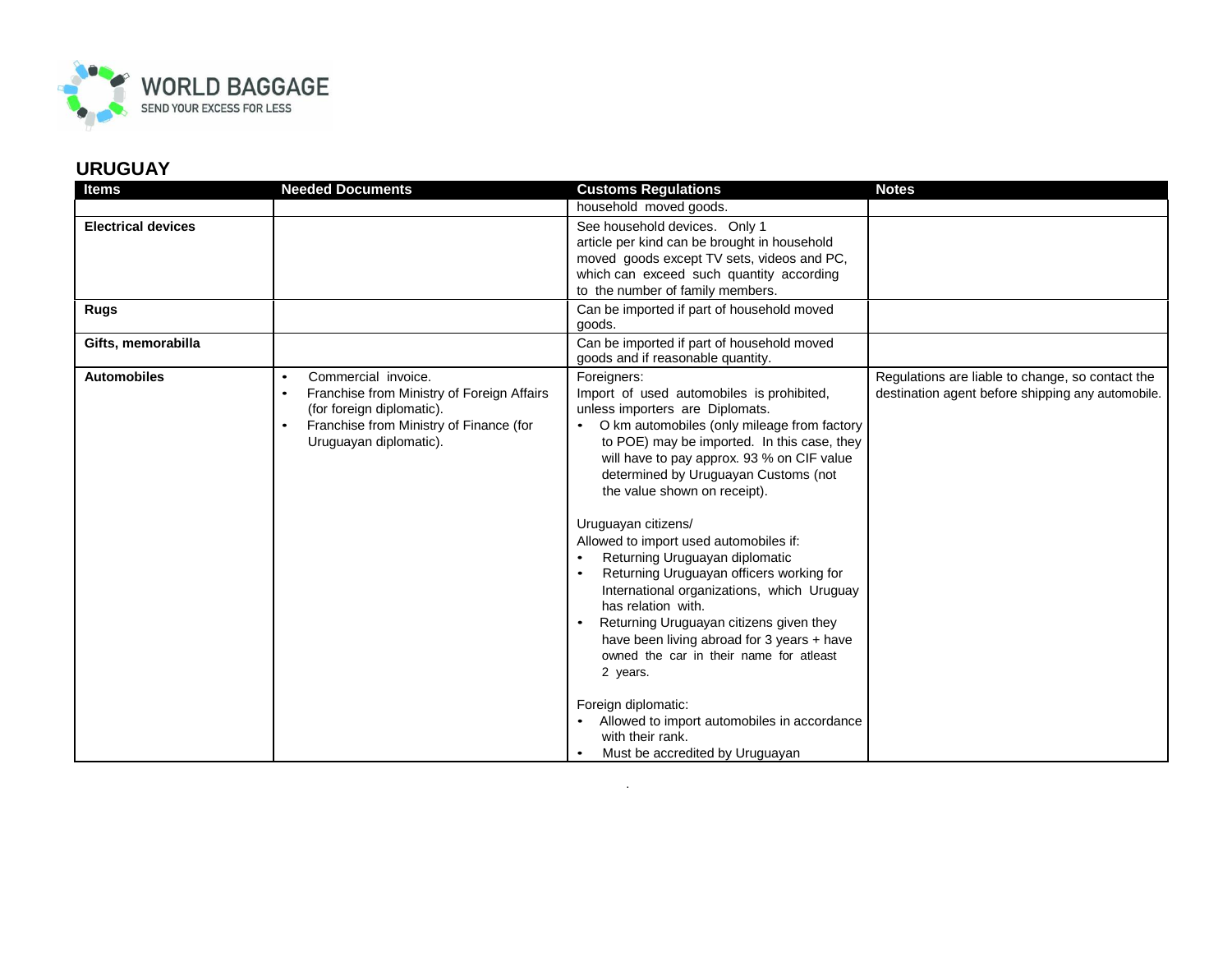

| <b>Items</b>                         | <b>Needed Documents</b> | <b>Customs Regulations</b>                                                                                                                                                                                                                                                                                                                                                                                                                    | <b>Notes</b> |
|--------------------------------------|-------------------------|-----------------------------------------------------------------------------------------------------------------------------------------------------------------------------------------------------------------------------------------------------------------------------------------------------------------------------------------------------------------------------------------------------------------------------------------------|--------------|
|                                      |                         | government, in order to obtain franchise.<br>Purchase receipts, title of a vehicle plus Bill of<br>$\bullet$<br>Lading are required to obtain the franchise.<br>Import of used automobile under temporary<br>admission:<br>Proof of quality of "non resident" or "<br>transitory resident" (through the<br>migration office in Montevideo).<br>Evidence of employment contract with any<br>$\bullet$<br>private or public company in Uruguay. |              |
|                                      |                         | Proof of automobile's property in the name of<br>the shipper, through registration<br>document at country of origin valid for<br>at least six months before it arrives<br>in Uruguay.                                                                                                                                                                                                                                                         |              |
|                                      |                         | Temporary import of the automobile will not<br>exceed a maximum period of 18 months (to be<br>considered from the exact date of clearance),<br>after which automobile will have to be re-<br>exported.                                                                                                                                                                                                                                        |              |
|                                      |                         | A bank guarantee may be needed in order to<br>authorize the automobile's temporary admission,<br>and this will be returned at time of re-export.                                                                                                                                                                                                                                                                                              |              |
|                                      |                         | Full customer information and account in<br>Uruguay should be forwarded before<br>shipping f the car.                                                                                                                                                                                                                                                                                                                                         |              |
| More vehicles (watercrafts,<br>bike) |                         | Bikes can be imported free from duty if part of<br>household moved goods. Quantity must not<br>exceed the number of family members. All other<br>vehicles are liable to payment of duties, if                                                                                                                                                                                                                                                 |              |